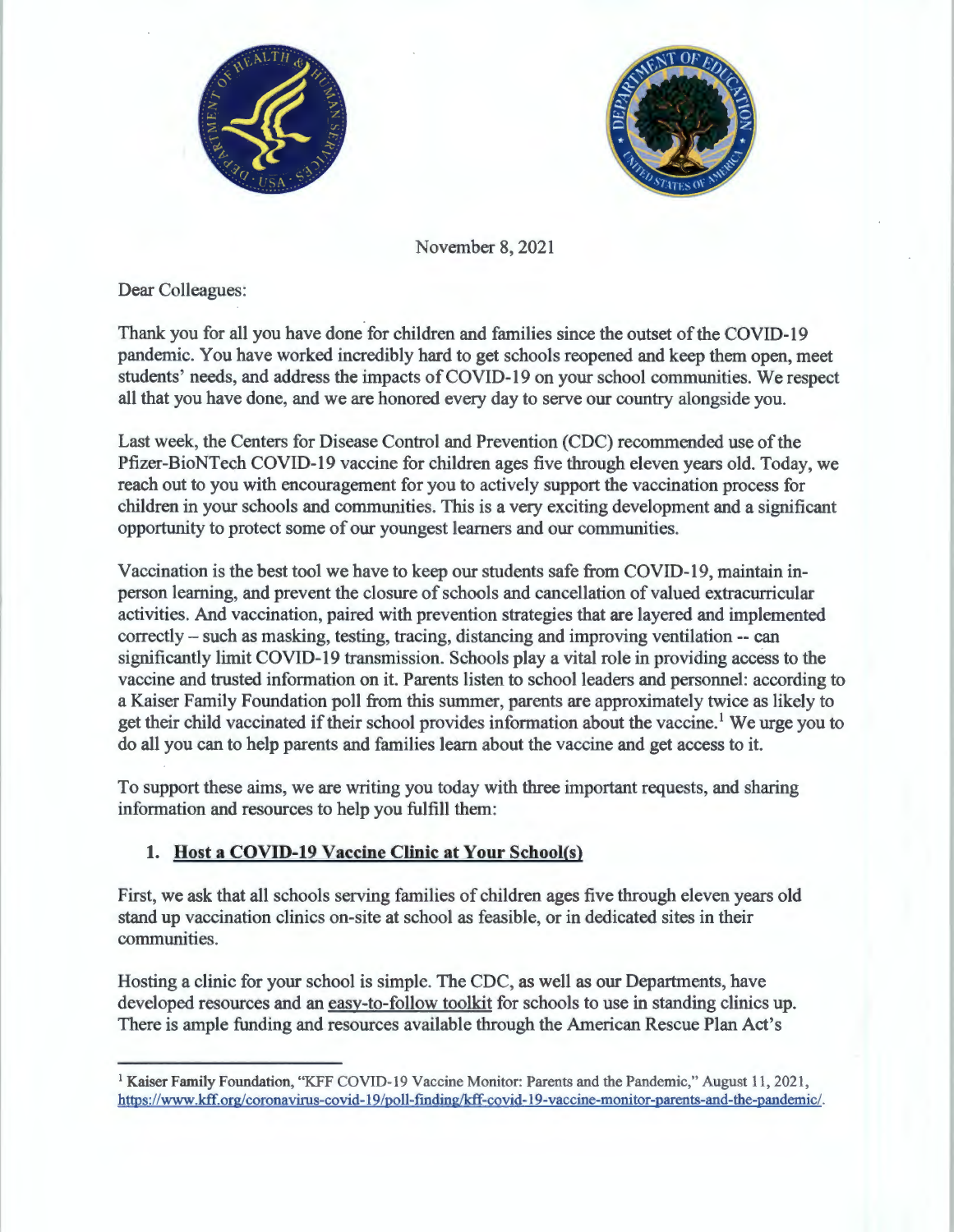Elementary and Secondary School Emergency Relief (ARP ESSER) fund, as well as reimbursement through the Federal Emergency Management Agency (FEMA), to ensure that you can cover costs of hosting a clinic - including on-site set-up and operations as well as outreach and engagement activities.

You may reach out to state, territorial, county, tribal, other local health departments or a local  $COVID-19$  vaccine provider to serve as vaccine provider for your clinic  $-$  including providers you have partnered with previously for school-located flu or adolescent COVID-19 vaccination clinics. You may also contact pharmacies that are part of the Federal Retail Pharmacy Program to request a school-located clinic. Many of you have already worked with these pharmacy partners on past vaccination efforts in your community, and they stand by ready to help again. The main responsibilities of a *vaccine clinic host* are to provide space and lead community engagement; a *vaccine provider* enrolled in the CDC COVID-19 vaccination program (e.g., a health department, pharmacy, or others in your community) is responsible for storage, handling, and administration of doses. Many providers have scheduling and consent tools that can be shared with parents and families to make sign up as easy as possible.

If, after following the suggestions above, you require assistance finding a vaccine provider for your school-located COVID-19 vaccination clinic, you may request to be matched to a pharmacy in your area by the CDC. To start this matching process, school districts will need to complete a form online. This form, and additional information on the process, will be disseminated to partners and posted on CDC's Considerations for Planning School-Located Vaccination Clinics webpage starting this week.

## **2. Distribute Information About the COVID-19 Vaccine to All Families with Children Ages Five Through Eleven Years Old**

Second, we ask school leaders to reach out to all families with children ages five through eleven years old in their school communities to provide information from trusted sources about the vaccine, and to help them learn where they can get vaccinated.

Parents rely on their children's teachers, principals, school nurses, and other school personnel to help keep their students safe and healthy every school year. The communications you issue – in languages accessible to your parents – will be critical in helping families learn more about the vaccine. We encourage you to use this opportunity to highlight the safety and effectiveness of vaccines and explain why they are critical in protecting individuals from COVID-19, lowering community and family transmission, and keeping children safely in in-person learning.

As parents ourselves, we understand that parents of children who are newly eligible for the vaccine will have questions about the vaccine. We have developed materials to help you prepare for community and parent conversations on the vaccine and answer a wide array of common questions. Schools and districts can:

■ Print out this one-page fact sheet on getting vaccinated and send it home with students for their parents to review.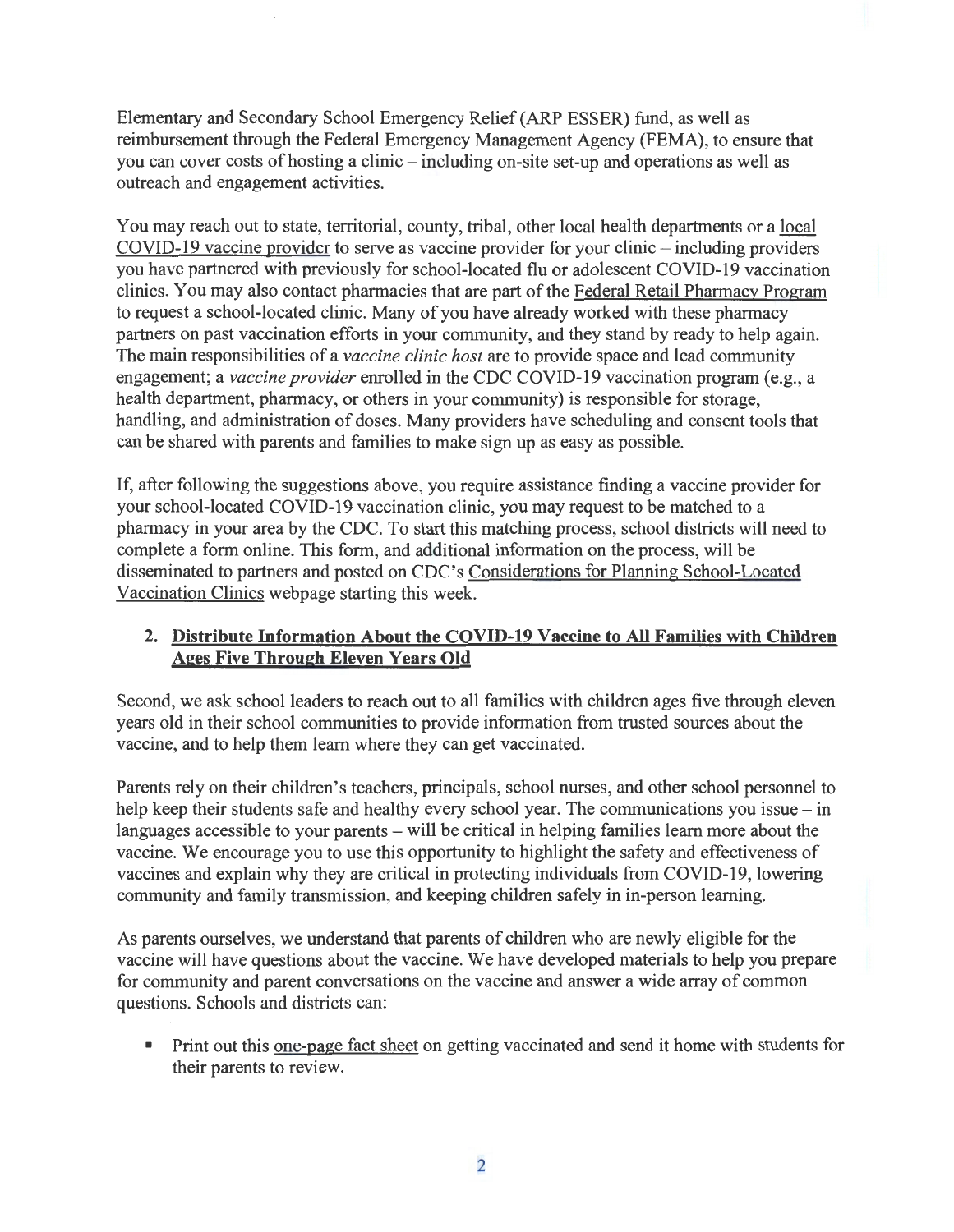- Post about getting vaccinated on your school or school district's websites and social media accounts, using "We Can Do This" materials found here.
- Email parents about the importance of getting vaccinated, and direct them to trusted websites like the CDC COVID-19 Vaccines for Children and Teens website for more information.
- Partner with local community-based organizations to reach parents in your community in accessible ways.

## **3. Hold Conversations with Your School Communities on the COVID-19 Vaccine**

Third, we ask you to host community engagements on the COVID-19 vaccines with your parents and school communities, in partnership with local pediatricians and other trusted medical voices in your area.

Schools have approached community engagement on the vaccine using a variety of means, including in-person and virtual townhalls, small group conversations, co-hosting discussions with Parent Teacher Associations (PTAs) and other parent-serving organizations, and more. These conversations are crucial in helping families learn more about the vaccine and giving them an opportunity to be able to ask questions in real time of trusted professionals. Hosting these conversations in partnership with medical professionals in your community can help ensure that parents have access to all the information they need to make their vaccine decisions.

We encourage you to reach out to pediatricians, family physicians, hospitals, early care and education programs, other child and family serving organizations, and other medical partners and providers in your community to host these engagements. If needed, you may reach out to the American Academy of Pediatrics (AAP) or other local medical associations to get connected with a local pediatrician, family physician, or other clinician to invite to participate or speak at vaccine-related events. To invite a pediatrician to speak to your community about the COVID-19 vaccine, reach out to kids1st@aap.org to make a request and share the details of your event.

You can also partner with community- or faith-based organizations and others to get students and/families vaccinated. We also encourage you to collaborate with student leaders to make efforts fun and get young people to participate.

\* \* \* \* \*

Increasing vaccination rates will help to bolster public health and reduce the risk of COVID-19 transmission in your community. Supporting students and families in getting vaccinated against COVID-19, including providing paid time off to your school staff to get their children vaccinated, is an allowable use of ARP funds. We strongly encourage schools to provide staff with paid time off in order to get their children vaccinated. For more information about uses of the ESSER and Governor's Emergency Education Relief (GEER) programs, and the Coronavirus State and Local Fiscal Recovery Program, and how they can support vaccinations, please see the Freguently Asked Questions about uses of the ESSER and GEER funds for COVID-19 vaccinations.